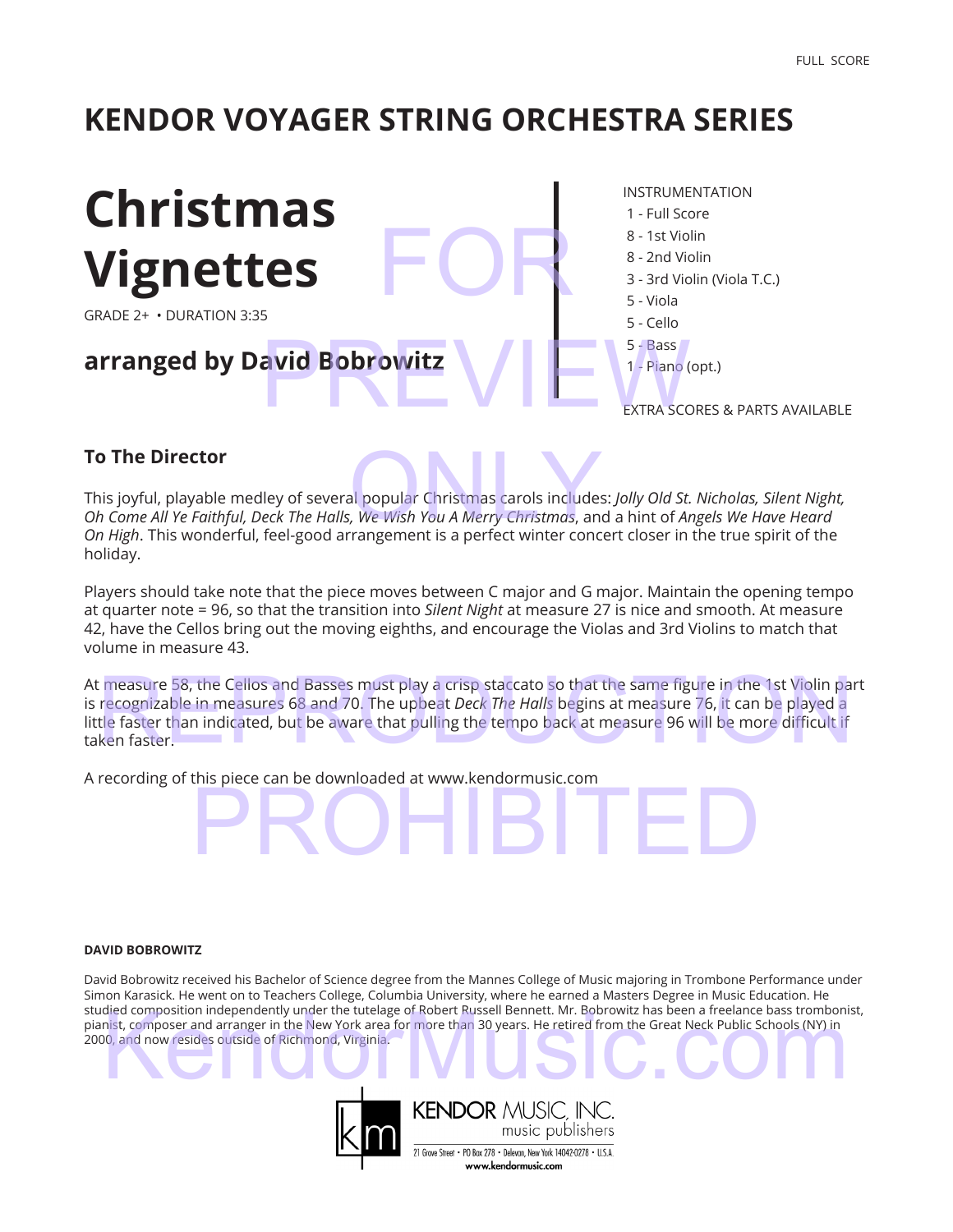#### Grade 2+ duration 3:35

KENDOR PRESENTS

## **Christmas Vignettes**





COPYRIGHT © 2021 BY COJARCO MUSIC, INC. (BMI) - USED BY PERMISSION ALL RIGHTS RESERVED - INTERNATIONAL COPYRIGHT SECURED - MADE IN U.S.A. SOLE SELLING AGENT: KENDOR MUSIC, INC., DELEVAN NY 14042 U.S.A.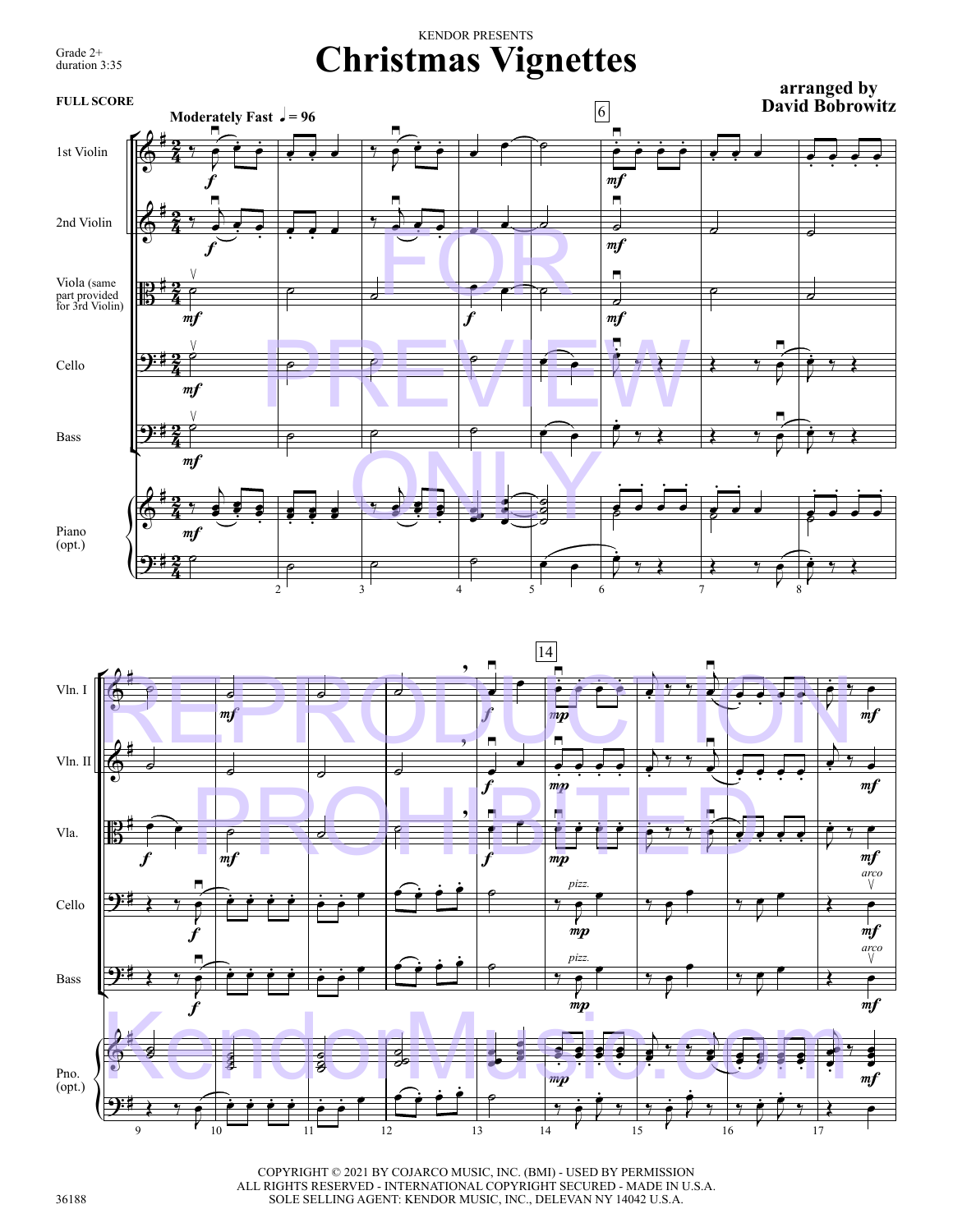Christmas Vignettes - 2





36188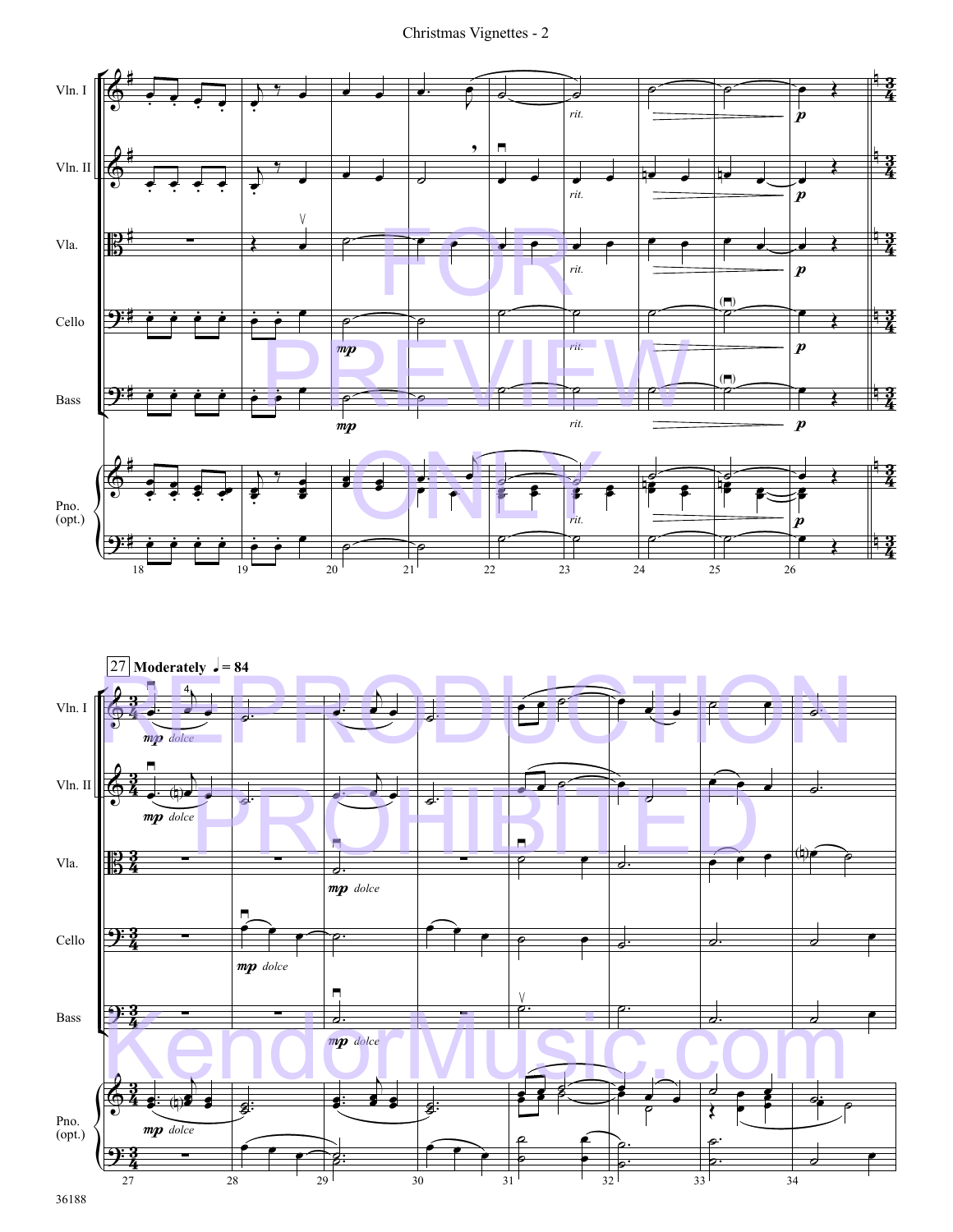Christmas Vignettes - 3



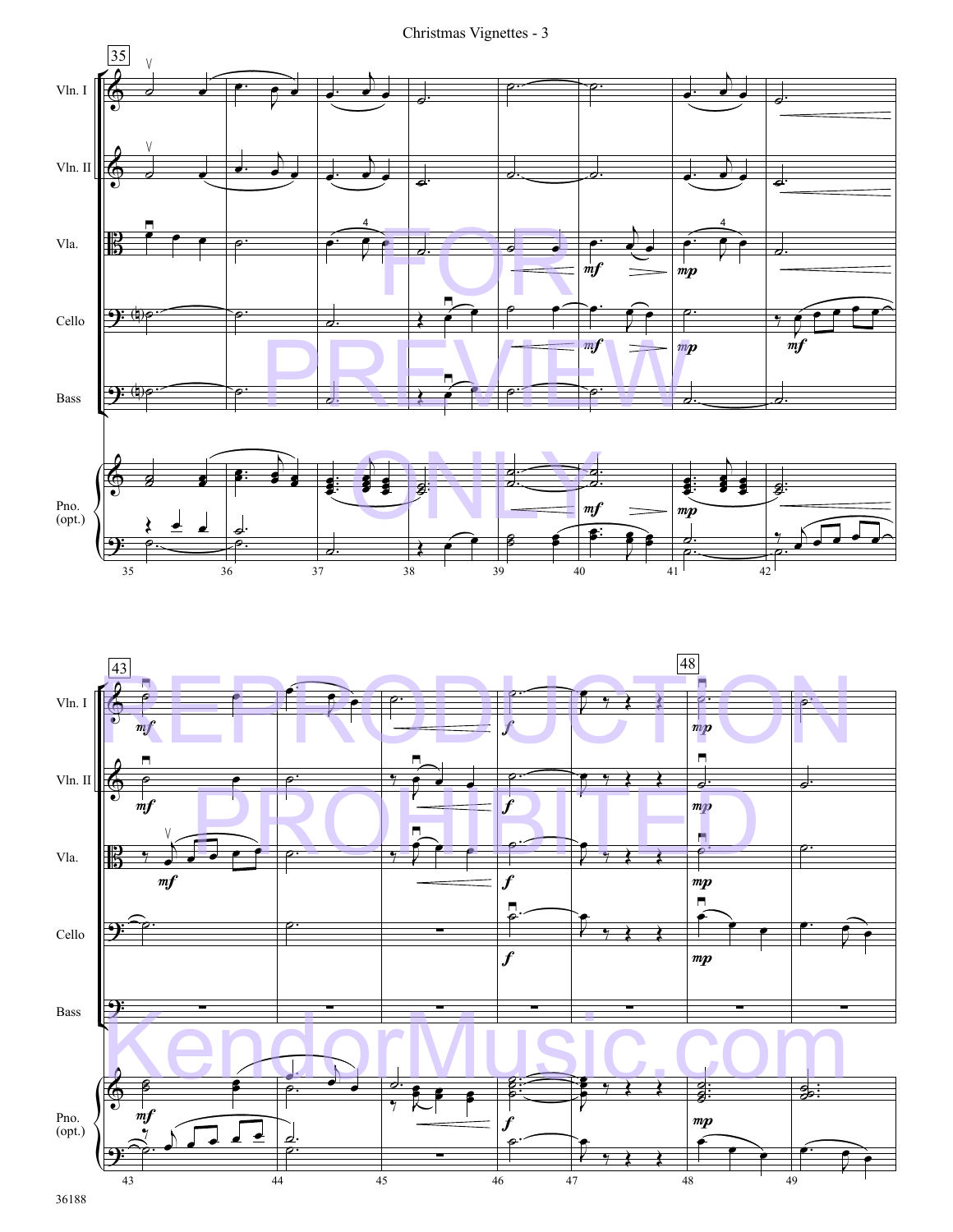

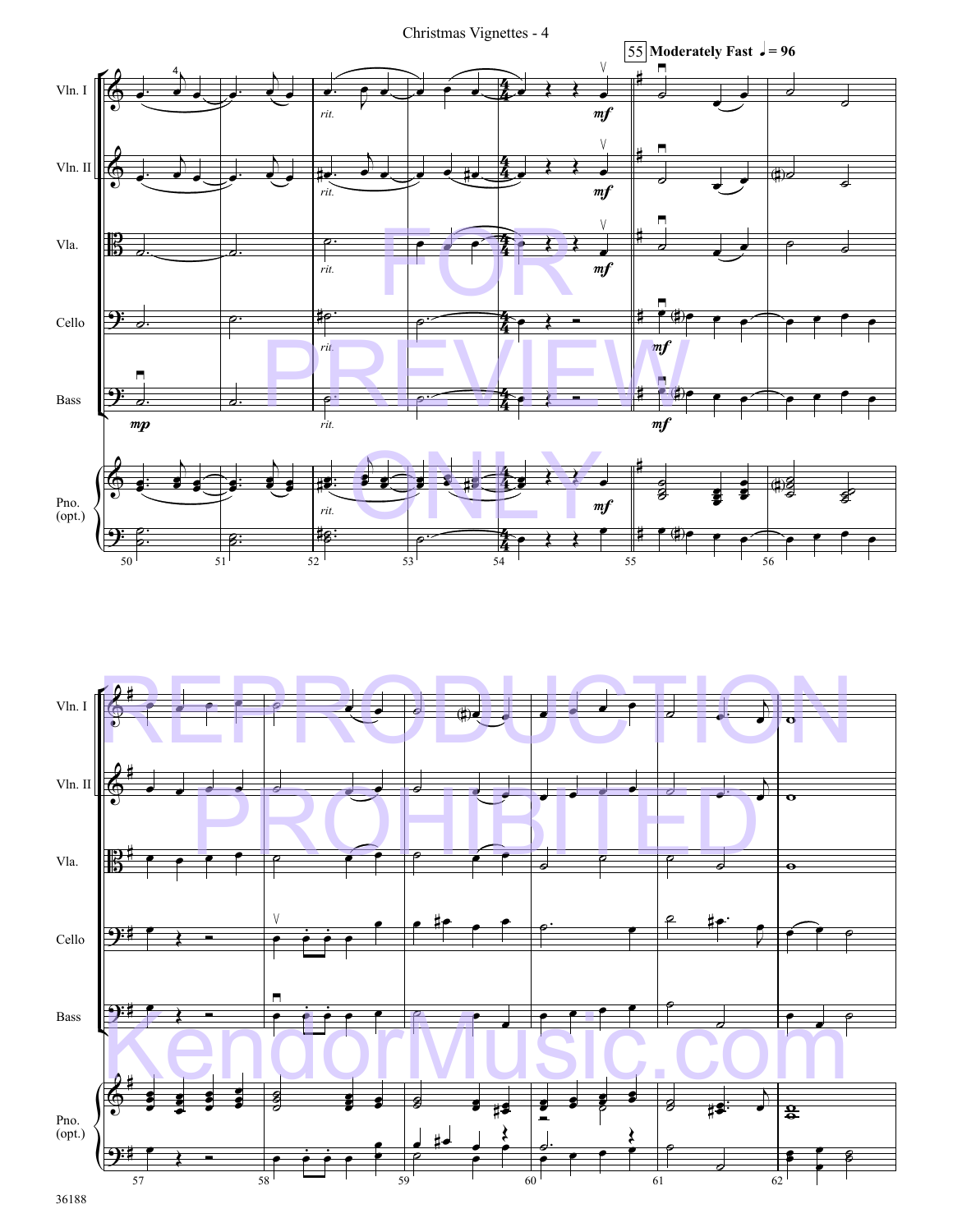Christmas Vignettes - 5



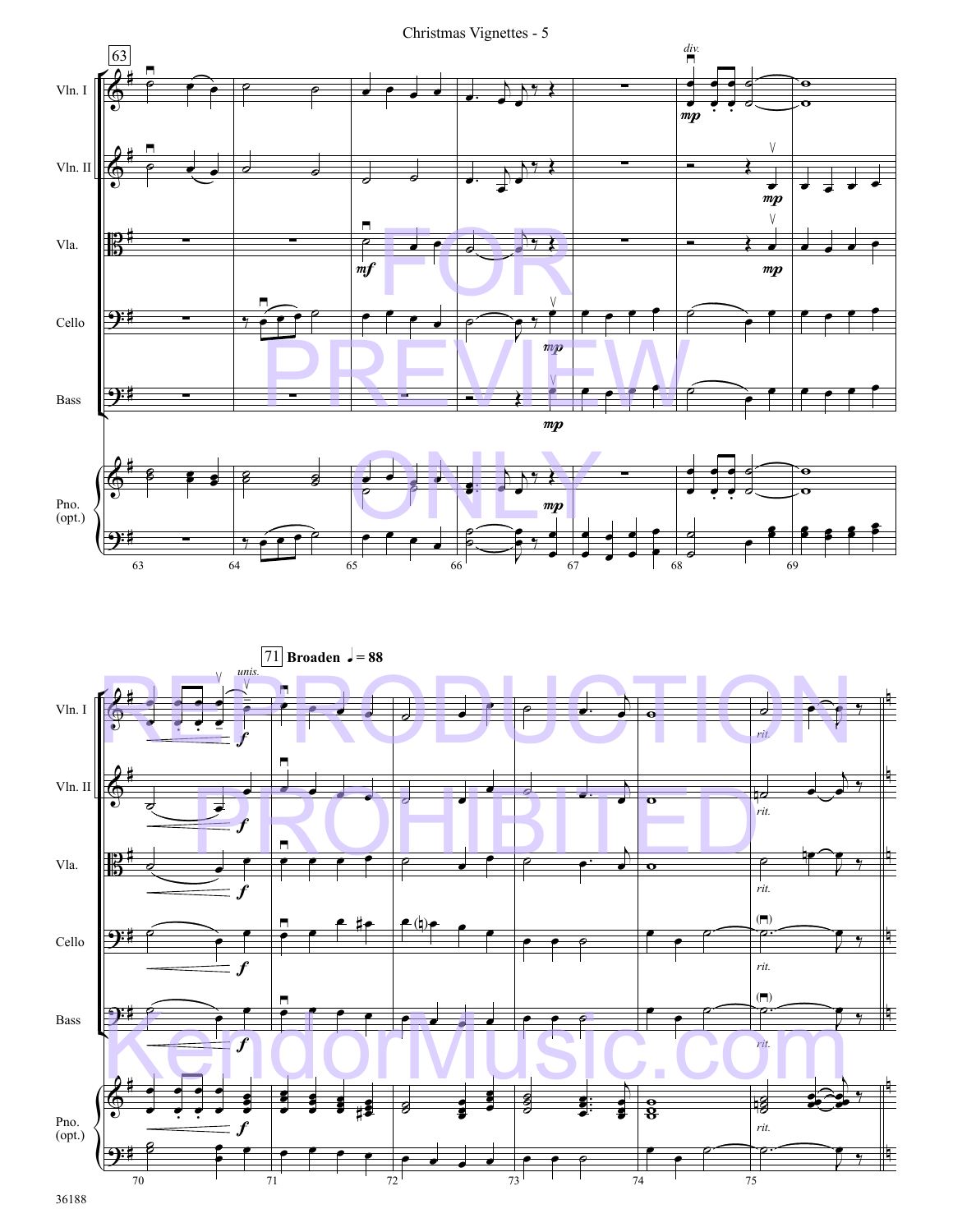Christmas Vignettes - 6



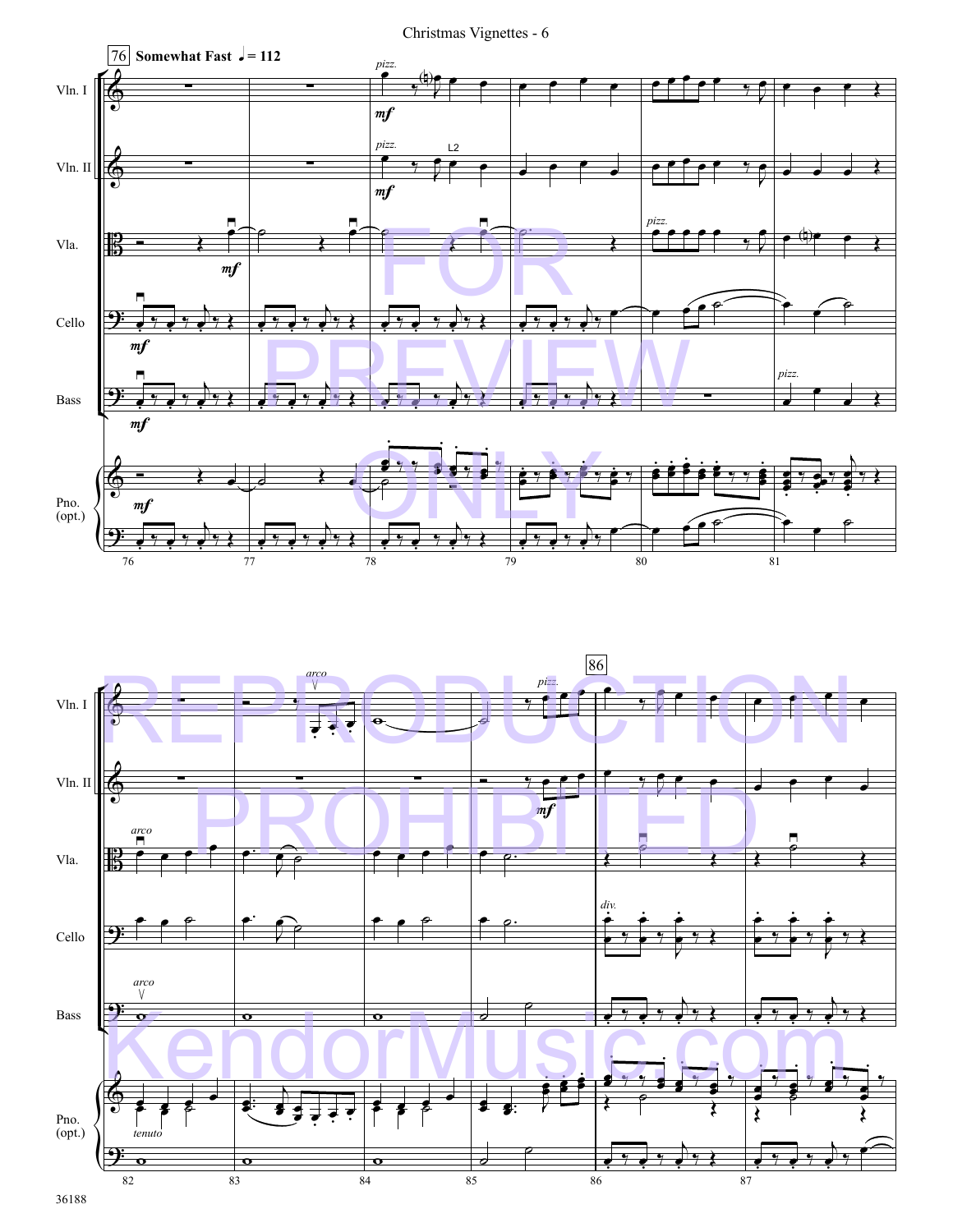Christmas Vignettes - 7





36188